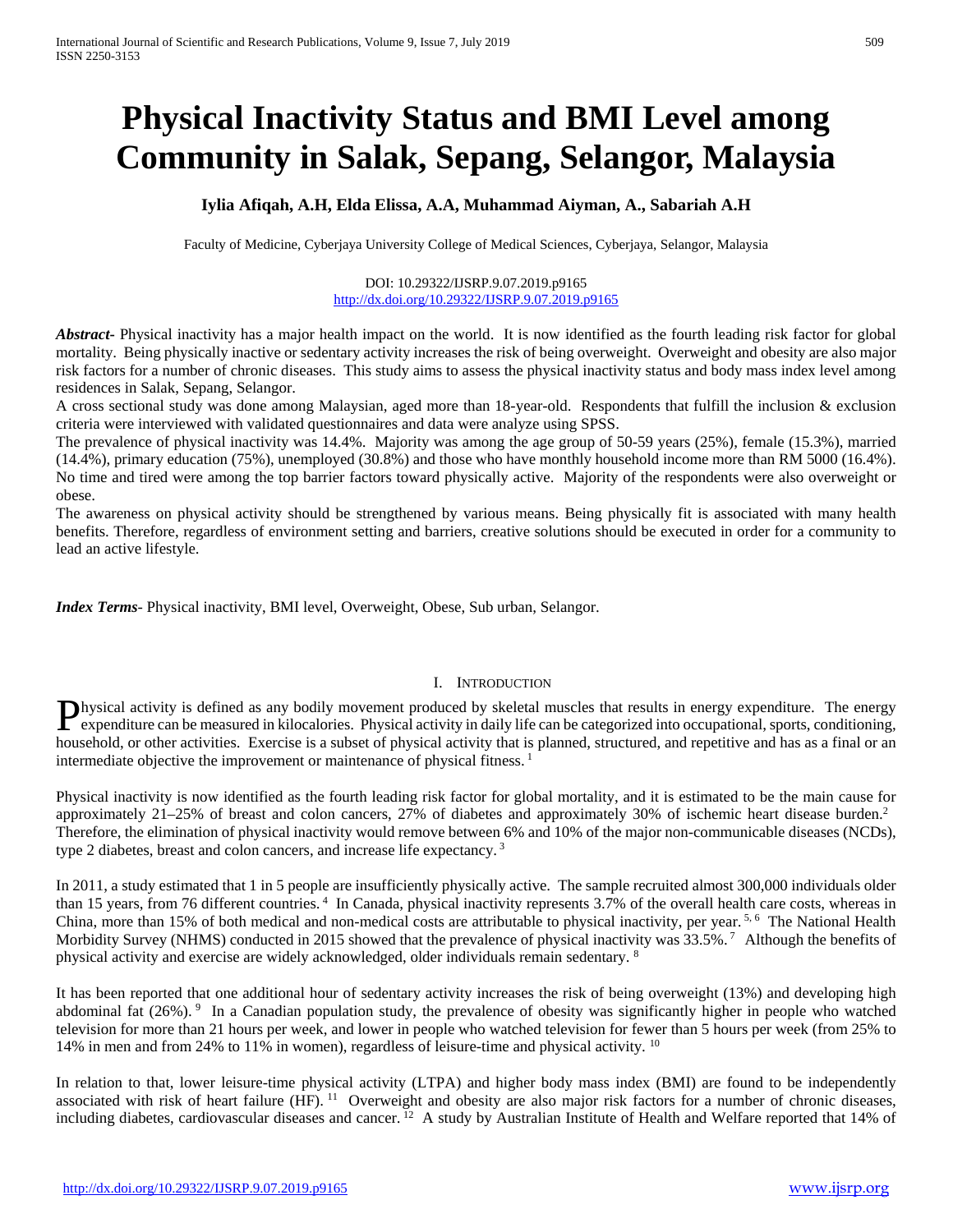disease burden due to overweight and obesity in the year 2020 could be avoided if the population at risk in 2011 reduced their body mass index $13$ 

Thus, this study was conducted to determine the physical inactivity status and correlation with BMI level among residences in Salak, Sepang, Selangor. Therefore, findings can be used to increase the awareness on the importance of physically active and relationship with BMI level.

### II. RESEARCH ELABORATIONS

A descriptive cross-sectional study was carried out in a residential area in Salak, Sepang, Selangor, which consisted of approximately 250 populations with majority is Malay. The neighborhood comprises of single and double storey houses with total of 130 houses.

The housing area has been stratified earlier before systematic random sampling was conducted to choose the respondents' houses, followed by simple random sampling to select the respondent within the household. All Malaysian who were living in the area for at least six months, aged more than 18 years, not mentally retarded, deaf and mute, were selected as respondents. Respondents who refused to participate in the survey or were not there during the survey after three visits, will be considered as non-respondents

Data was collected through face to face interview using a validated questionnaire from National Health Morbidity Survey 2015 [7]. The data has been analyzed using descriptive statistics to get the frequency and relative frequency (percentage) for physical inactivity and Body Mass Index level, and also sociodemographic variables. The body mass index (BMI), was calculated and classified based on Clinical Practice Guideline (CPG) on primary & secondary prevention of cardiovascular diseases into Normal (BMI <23kg/m2), Overweight (BMI 23-27kg/m2) and Obese (BMI  $\geq$  28 kg/m2.<sup>14</sup>

The correlation was determined by Pearson correlation coefficient. The level of significance was set at  $p < 0.05$  and confidence level at 95%.

# III. FINDINGS

A total of 125 participants participated in this study, giving an overall response rate of 86.2%.

## **Table 1. Prevalence of physical inactivity status among respondents**

| <b>Physical activity status</b> | n   | $\frac{6}{9}$ |
|---------------------------------|-----|---------------|
| Active                          | 107 | 85.6          |
| Inactive                        | 18  | 14.4          |
| Total                           | 125 | 100.0         |

The prevalence of physically inactive is 14.4% (Table 1).

## **Table 2.Prevalence of physical inactivity by socio-demography**

|                       | <b>Physical activity status</b>              |                                                |                                             |         |
|-----------------------|----------------------------------------------|------------------------------------------------|---------------------------------------------|---------|
| Socio-demography      | <b>Active</b><br>$n\left(\frac{0}{0}\right)$ | <b>Inactive</b><br>$n\left(\frac{0}{0}\right)$ | <b>TOTAL</b><br>$n\left(\frac{0}{0}\right)$ | p value |
| Age                   |                                              |                                                |                                             |         |
| < 20                  | 3(100)                                       | $\Omega$                                       | 3(100)                                      | 0.572   |
| $20 - 29$             | 23(85.2)                                     | 4(14.8)                                        | 27 (100)                                    |         |
| 30-39                 | 30(85.7)                                     | 5(14.3)                                        | 35 (100)                                    |         |
| $40 - 49$             | 25(92.6)                                     | 2(7.4)                                         | 27 (100)                                    |         |
| 50-59                 | 18 (75.0)                                    | 6(25.0)                                        | 24 (100)                                    |         |
| > 60                  | 8 (88.9)                                     | 1(11.1)                                        | 9(100)                                      |         |
| Gender                |                                              |                                                |                                             |         |
| Male                  | 46(86.8)                                     | 7(13.2)                                        | 53 (100)                                    | 0.745   |
| Female                | 61 (84.7)                                    | 11(15.3)                                       | 72 (100)                                    |         |
| <b>Marital status</b> |                                              |                                                |                                             |         |
| Single                | 25(83.9)                                     | 5(16.1)                                        | 31 (100)                                    | 0.688   |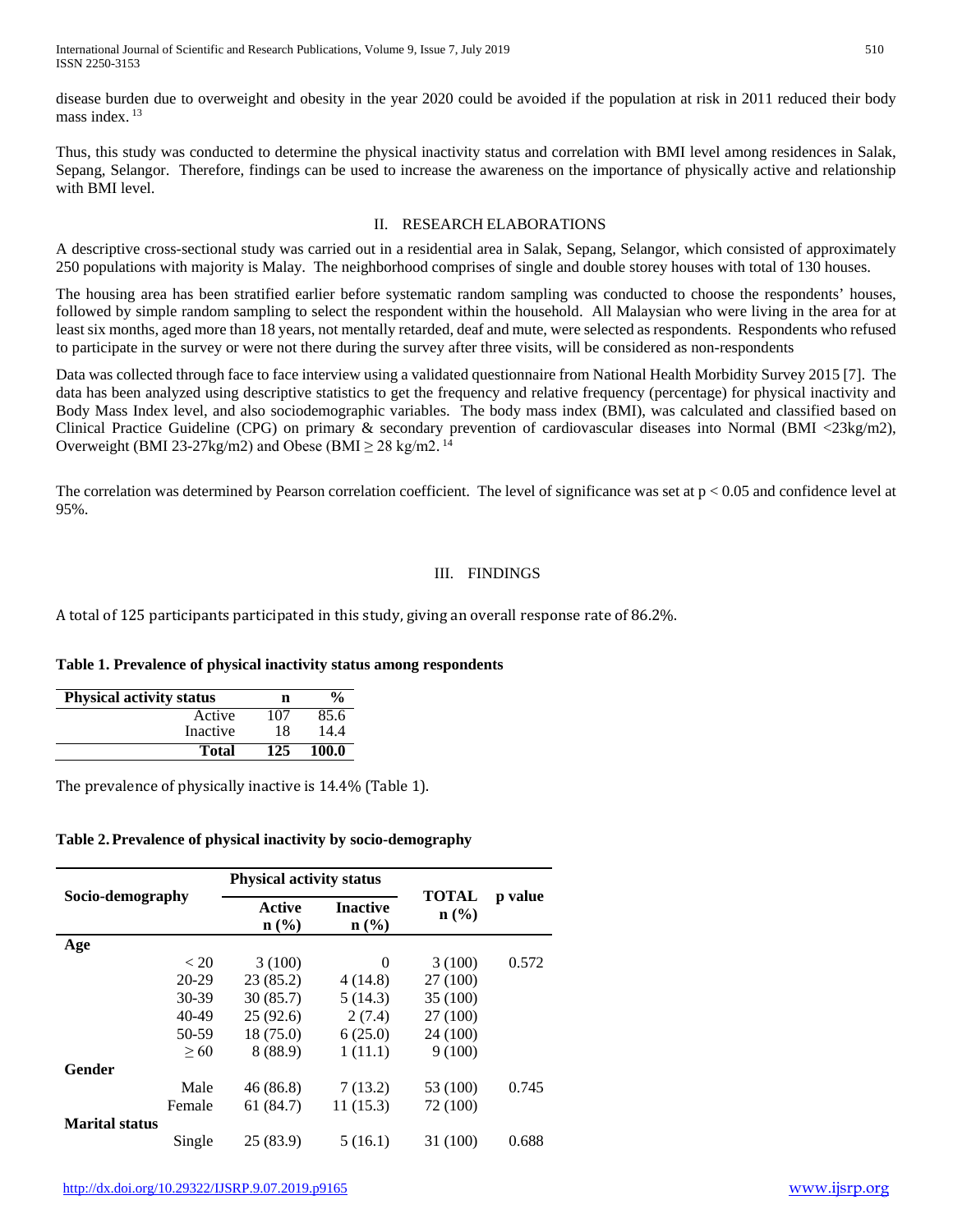International Journal of Scientific and Research Publications, Volume 9, Issue 7, July 2019 511 ISSN 2250-3153

| Married                  | 77 (85.6) | 13 (14.4) | 90 (100) |       |
|--------------------------|-----------|-----------|----------|-------|
| Widow / Divorce          | 4(100)    | $\theta$  | 4(100)   |       |
|                          |           |           |          |       |
| Level of education       |           |           |          |       |
| Primary                  | 1(25.0)   | 3(75.0)   | 4(100)   | 0.000 |
| Secondary                | 48 (94.1) | 3(5.9)    | 51 (100) |       |
| Tertiary                 | 58 (82.9) | 12(17.1)  | 70 (100) |       |
| Occupation               |           |           |          |       |
| Government/semi-gov.     | 30(85.7)  | 5(14.3)   | 35 (100) | 0.498 |
| Private                  | 33 (86.8) | 5(13.2)   | 38 (100) |       |
| Self-employed            | 15(93.8)  | 1(6.2)    | 16(100)  |       |
| Housewife                | 6(85.7)   | 1(14.3)   | 7(100)   |       |
| Unemployed               | 9(69.2)   | 4(30.8)   | 13 (100) |       |
| Retiree                  | 7(77.8)   | 2(22.2)   | 9(100)   |       |
| Student                  | 7(100)    | $\theta$  | 7(100)   |       |
| <b>Household monthly</b> |           |           |          |       |
| income (RM)              |           |           |          |       |
| $<$ RM 5,000             | 51 (87.9) | 7(12.1)   | 58 (100) | 0.383 |
| $\ge$ RM 5,000           | 56 (83.6) | 11(16.4)  | 67 (100) |       |
|                          |           |           |          |       |

The higher prevalence is among the age group of 50-

59 years (25%), female (15.3%), married (14.4%), primary education (75%), unemployed (30.8%) and those who have monthly household income more than RM 5000 (16.4%) (Table 2).

#### **Table 3. Factors of physical inactivity among the residents**

| <b>Barrier factors</b> | n  | $\frac{0}{0}$ |
|------------------------|----|---------------|
| No time                | 8  | 44.5          |
| Tired                  | 6  | 33.4          |
| No motivation/interest | 3  | 16.5          |
| Health problems        | 1  | 5.6           |
| <b>Total</b>           | 18 | 100           |

Among the factors of physical inactivity among the respondents are no time (44.5%) and tired (33.4%) (Table 3).

## **Table 4. Prevalence of BMI among the residents**

| <b>BMI</b> level $(kg/m2)$ | <b>Frequency</b> , (n) | Percentage, $(\% )$ |
|----------------------------|------------------------|---------------------|
| < 23                       | 21                     | 16.8                |
| $23 - 28$                  | 67                     | 53.6                |
| > 28                       | 37                     | 29.6                |
| <b>TOTAL</b>               | 125                    | <b>100</b>          |

Majority (85.2%) of the respondents have BMI level at least 23 kg/m<sup>2</sup> (Table 4).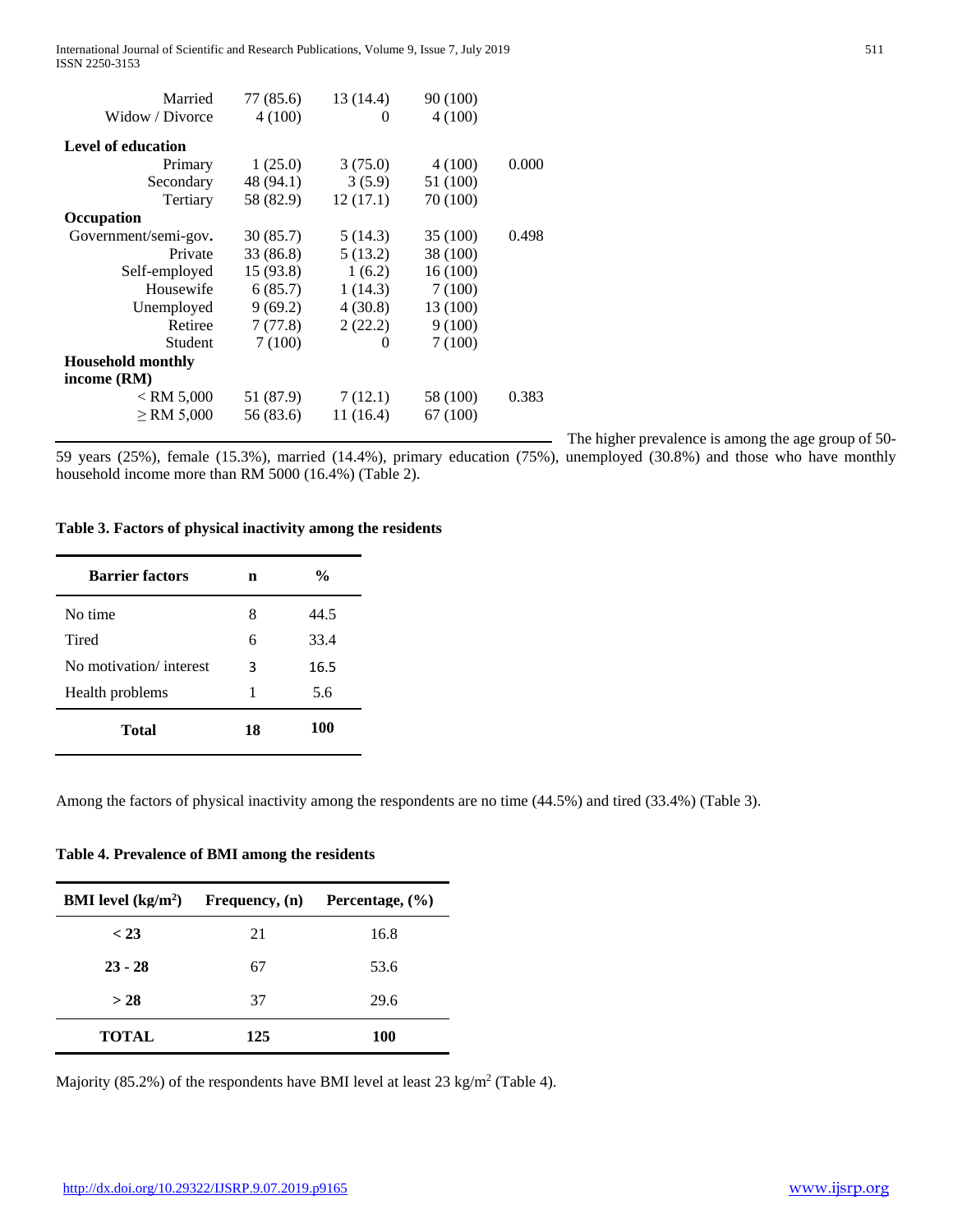| <b>Physical</b>         | <b>BMI</b> level $(kg/m2)$ |           |          | <b>Total</b> P value |
|-------------------------|----------------------------|-----------|----------|----------------------|
| activity status         | < 23                       | > 23      | n (% )   |                      |
|                         | n(%)                       | n(%)      |          |                      |
| Active                  | 18 (16.8)                  | 89 (83.2) | 107(100) | 0.738                |
| <b>Inactive</b>         | 3(16.7)                    | 15(83.3)  | 18 (100) |                      |
| Fisher's test = $0.785$ |                            |           |          |                      |

### **Table 5. Association between physical activity status and BMI level**

Among the residents who are physically inactive, 83.3% have BMI level more than 23 kg/m<sup>2</sup>. However, statistically there is no significant association between physical activity status and BMI level among the residents ( $p > 0.05$ ) (Table 5). Pearson's correlation coefficient (Table 6) also shows no significant correlation between physical activity and BMI level (Pearson's  $r = -0.085$ ).

#### **Table 6. Correlation between physical inactivity and Body Mass Index**

| <b>Correlation</b>       |                            | BMI      |
|--------------------------|----------------------------|----------|
| <b>Physical activity</b> | <b>Pearson correlation</b> | $-0.085$ |
|                          | <b>P</b> value             | 0.348    |
|                          | N                          | 125      |

### IV. DISCUSSION

Our study has shown that the prevalence of physical inactivity (14.4%) was lower as compared to a study conducted by Lian et al., whose findings show that more than 60% of Malaysians were physically inactive. <sup>15</sup> This could be due to the awareness on the benefits of physical activity with easier access to internet technologies as the information can now be accessed at home or away 24-h a day seven days a week, at the convenience of the individual. <sup>16</sup> Moreover, this improvement is also in light of intensive efforts by the Malaysian government to promote healthy lifestyles over the past 10 years. <sup>17</sup>

The same study also stated there was a significant increasing trend of activity from the age group of  $45 - 49$  years old until the age of 75 years old and above  $(30\%)$ .<sup>17</sup> Whereas, our data showed the highest prevalence of physical inactivity were in group age of  $50 - 59$ years old (25%), but dropped at the age of more than 60 years old (11.1%). This might be due to a sedentary lifestyle, rather than biological aging. <sup>18</sup> Those who were 50-59 years old are in the phase of retirement transition, which was consistent with our result that showed the highest prevalence of physical inactivity by occupation were among the retirees and unemployed residents (30.8% and 22.2%, respectively). As older people no longer need to spend time at work due to retirement, they tend to reduce their involvement in physical activities as compared to younger individuals. <sup>19</sup>

The residents who are in 50-59 years old also marked as the third highest prevalence of overweight (58.3%) and obesity (29.2%). It is positively supported by Huaidong et al., who found that in urban and rural men and women in China, BMI, waist circumference, and percentage body fat were each associated inversely with physical activity level but positively with sedentary leisure time. 20 An increased level of physical activity was also significantly associated with a lower risk of overweight and obesity after adjusting it for age ( $p = < 0.001$ ). <sup>21</sup>

The common contributing factors for physical inactivity in our study were 'having no time', 'tired' and 'no motivation/ interest'. These were consistent with previous studies, which reported that 'not having enough time' as the most common barrier to do physical activity in Malaysia. <sup>22, 23</sup> Lack of time amongst respondents may be partly due to increasing financial responsibilities for males from extended families (Samir et al., 2011). 24

This was quite consistent with our findings, where majority of our residents were employed and have monthly household income of more than RM5000. The employment was a strong predictor of physical inactivity, where those who are working full time or part-time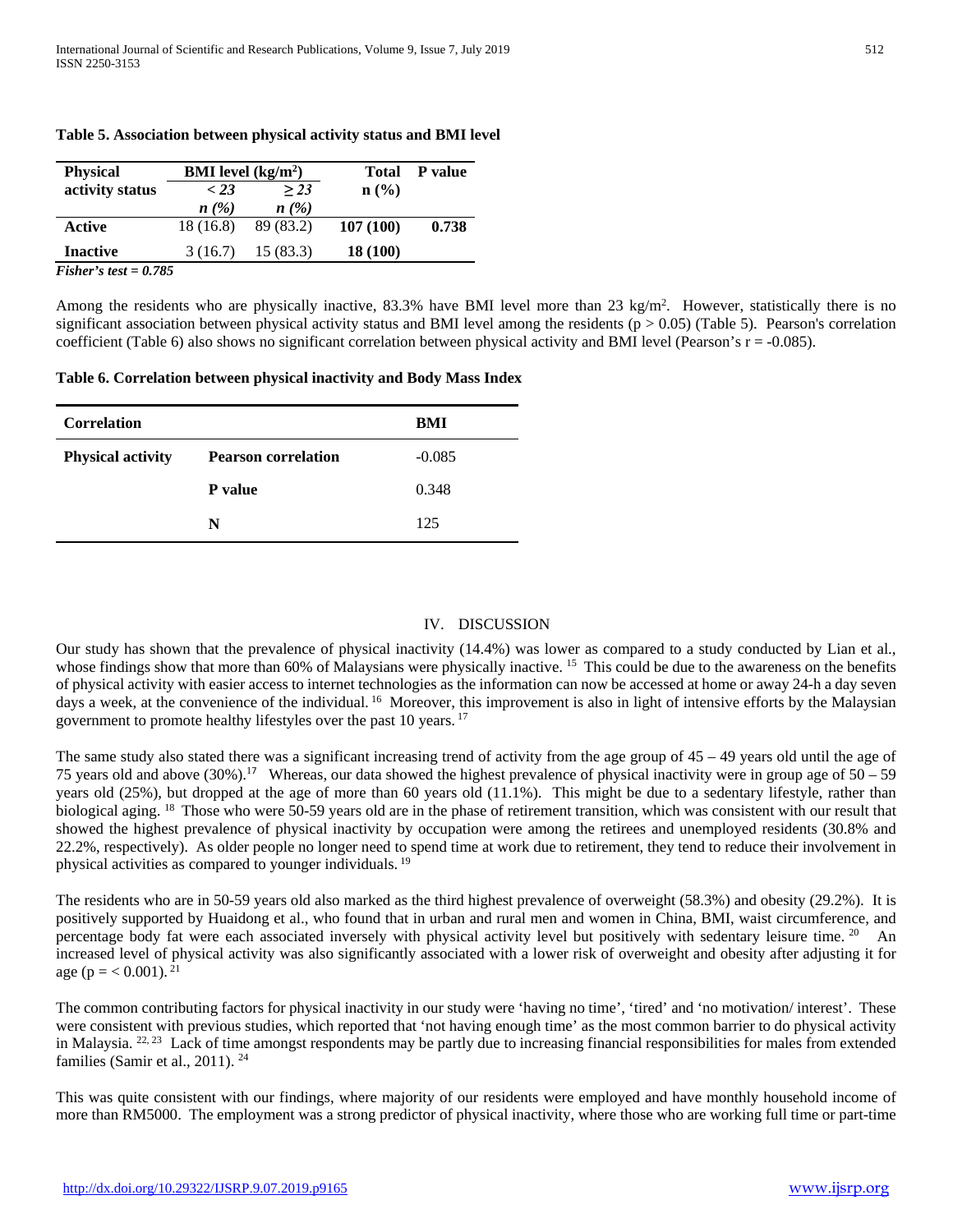are more likely to be inactive  $(P < 0001)$  and workers are more or less forced to sit almost the whole working day without proper break and increases sedentary components. 25, 26

Female are found to be more inactive (15.3%) as compared to male (13.2%), which was consistent with a study as reported by Mohd Zikrullah, et al. where females are more inactive  $(66.7\%)$  than males  $(46.5\%)$ . <sup>27</sup> The prevalence of females who were inactive could be associated with their roles as housewives, in which our finding showed 14.3% of housewives were physically inactive. Female housewives were too busy carrying out their responsibilities and roles such as taking care of house (87.6%) and taking care and tidying the house (96.8%). 28

In terms of psychosocial, females do not perceive that they have as diverse a network of support or motivation from significant others to perform their physical activity when compared to male.<sup>29</sup> 'No motivation/interest' listed as the third contributors of physical inactivity (16.5%) in our study with higher prevalence of inactivity among single residents (16.1%), which were consistent with a previous study that reported higher prevalence among female and singe residents (11.3% and 19.2%, respectively). <sup>30</sup> Having partner is important in giving support and help to be consistent in living a healthier life. <sup>31</sup>

Physical inactivity may lead to increase in BMI as reported 77% respondents who were physically inactive were overweight. <sup>32</sup> Although our study showed no correlation between physical inactivity and BMI ( $p>0.05$ ), a previous study has suggested that physical activity alone cannot maintain BMI and body fat percent, but it can reduce the risk of overweight and high body fat percent in the population. <sup>33</sup>

## V. CONCLUSION

The prevalence of physical inactivity among the residents of was relatively lower with the most common factor contributing to physical inactivity was 'no time'. However, there was no significant correlation between physical inactivity and Body Mass Index.

In future, it is important to strengthen the program on physical activity as a healthy life style, together with other components such as good nutrition and no smoking. Also, further studies are needed to collect more data and develop guidelines for preventing and managing physical inactivity among working adult.

#### ACKNOWLEDGMENT

We acknowledge and are grateful for the financial help furnished by Cyberjaya University College of Medical Sciences (CUCMS). We are also acknowledging the residents who were willing to be the respondents of this study as well as the students of Group 1 Batch 2016 CUCMS in Community Medicine posting, as the data collectors.

#### **REFERENCES**

- [1] Caspersen, C.J., Powell, K.E., Christenson, G.M. 1985. Physical activity, exercise, and physical fitness: definitions and distinctions for health-related research. *Public Health Rep*. **100**(2): 126–131.
- [2] World Health Organization. 2010. Global recommendations on physical activity for health. Geneva: World Health Organization; 2010
- [3] I-Min Lee, Eric J Shiroma, Felipe Lobelo, Pekka Puska, Steven N Blair, Peter T Katzmarzyk. 2012. Impact of Physical Inactivity on the World's Major Non-Communicable Diseases. *Lancet.* **380**(9838): 219–229.
- [4] Dumith, S.C., Hallal, P.C., Reis, R.S., Kohl, H.W. 2011. Worldwide prevalence of physical inactivity and its association with human development index in 76 countries. *Prev Med*. **53**(1-2):24-8.
- [5] Janssen, I. 2012. Health care costs of physical inactivity in Canadian adults. *Appl Physiol Nutr Metab.* **37**(4):803-6.
- [6] Zhang, J., Chaaban, J. 2013. The economic cost of physical inactivity in China. *Prev Med*. **56**(1):75-8.
- [7] National Health and Morbidity Survey. 2015. Institute for Public Health (IPH) 2015. Ministry of Health Malaysia.
- [8] Justine, M., Azizan, A., Hassan, V., Salleh, Z., Manaf, H. 2013. Barriers to participation in physical activity and exercise among middle-aged and elderly individuals. *Singapore Medical Journal*. 54(10): 581–586.
- [9] Byun, W., Dowda, M., Pate, R.R. 2012. Associations between screen-based sedentary behavior and cardiovascular disease risk factors in Korean youth. *J Korean Med Sci.* **27**(4):388-94.
- [10] Shields, M., Tremblay, M.S. 2008. Sedentary behaviour and obesity. *Health Rep.* **19**(2):19-30.
- [11] Pandey, A., LaMonte, M., Klein, L., Ayers, C., Psaty, B. M., Eaton, C. B., Allen, N. B., de Lemos, J. A., Carnethon, M., Greenland, P., Berry, J. D. 2017. Relationship Between Physical Activity, Body Mass Index, and Risk of Heart Failure. *Journal of the American College of Cardiology*. **69**(9): 1129–1142.
- [12] World Health Organization. 2016. Obesity and overweight: Fact sheet.
- [13] Australian Institute of Health and Welfare (AIHW). 2017. Impact of overweight and obesity as a risk factor for chronic conditions: Australian Burden of Disease Study. *Australian Burden of Disease Study*. **11**(12).
- [14] CPG (Clinical Practice Guideline) on Primary & secondary prevention of cardiovascular diseases. 2017. Institute for Public Health, Ministry of Health, Malaysia.